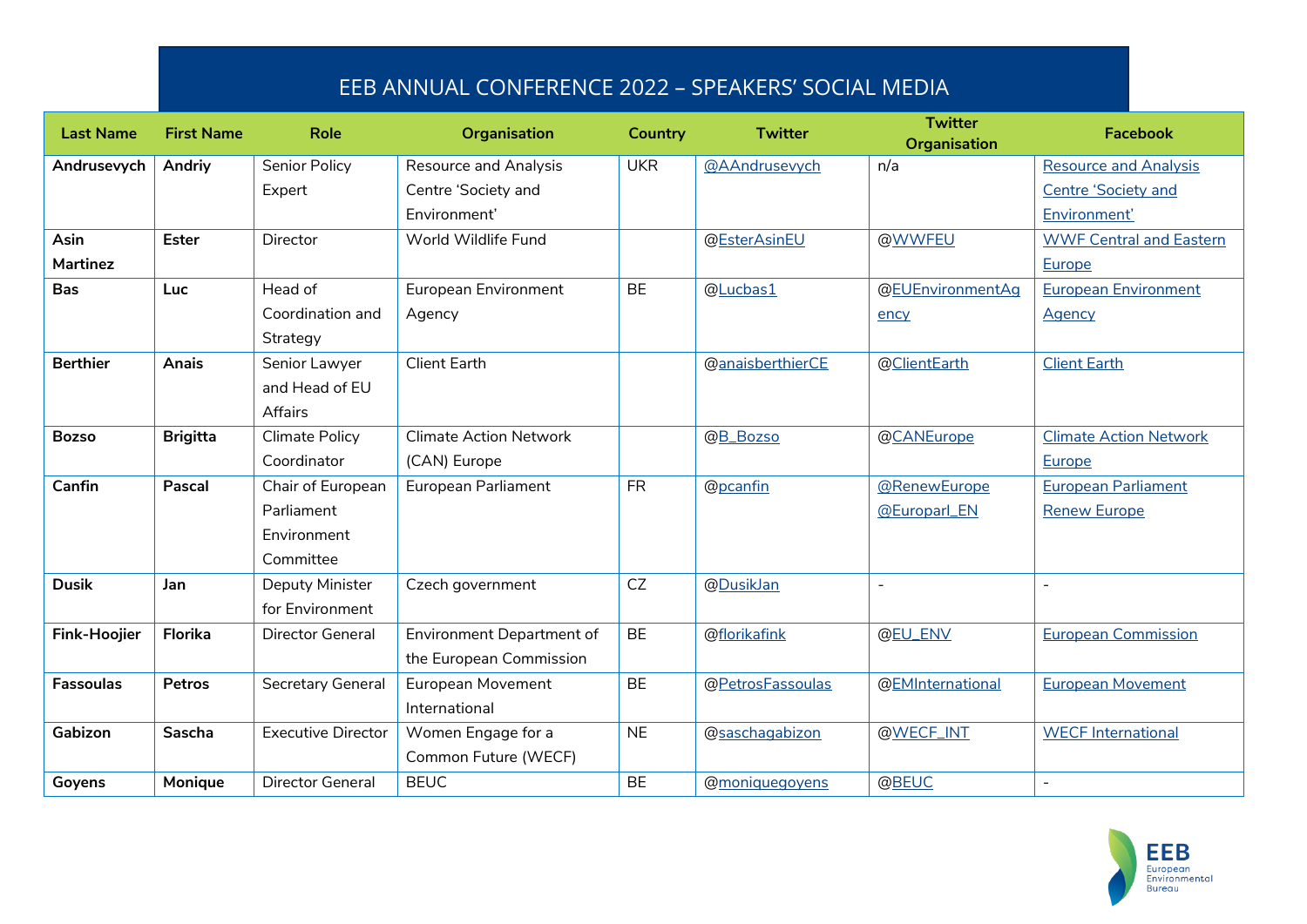## EEB ANNUAL CONFERENCE 2022 – SPEAKERS' SOCIAL MEDIA

| Harper           | <b>Martin</b>  | <b>Regional Director</b>  | <b>Birdlife International</b> | <b>UK</b>  | @martinbirdlife          | @birdlifeeurope | <b>BirdLife Europe and Central</b> |
|------------------|----------------|---------------------------|-------------------------------|------------|--------------------------|-----------------|------------------------------------|
|                  |                | for Europe and            |                               |            |                          |                 | Asia                               |
|                  |                | <b>Central Asia</b>       |                               |            |                          |                 |                                    |
| Heidegger        | Patrizia       | Policy Director for       | EEB                           | <b>BE</b>  | @P_Heidegger             | @Green_Europe   | <b>European Environmental</b>      |
|                  |                | <b>Global Policies</b>    |                               |            |                          |                 | <b>Bureau</b>                      |
|                  |                | and Sustainability        |                               |            |                          |                 |                                    |
| Hunt             | Veronika       | <b>Head of Brussels</b>   | United Nations Environment    | <b>BE</b>  | $\overline{\phantom{a}}$ | @UNEP           | <b>UN Environment</b>              |
| Šafránková       |                | Office                    | Programme                     |            |                          |                 | Programme                          |
| <b>Matkovic</b>  | <b>Vlatka</b>  | Senior Health and         | Environment<br>Health<br>and  |            | @vlatkamatkovic          | @HealthandEnv   | <b>Health and Environment</b>      |
|                  |                | <b>Energy Policy</b>      | Alliance (HEAL)               |            |                          |                 | <b>Alliance</b>                    |
|                  |                | Officer                   |                               |            |                          |                 |                                    |
| <b>Potocnik</b>  | Janez          | Co-Chair of the           | <b>UNEP</b>                   | SI         | @JanezPotocnik22         | @UNEP           | <b>UN Environment</b>              |
|                  |                | International             |                               |            |                          |                 | Programme                          |
|                  |                | Resource Panel            |                               |            |                          |                 |                                    |
| <b>Riss</b>      | Jorgo          | Director                  | Greenpeace European Unit      |            | $\overline{a}$           | @GreenpeaceEU   | Greenpeace International           |
| <b>Sandahl</b>   | Johanna        | President                 | EEB                           | <b>SE</b>  | @JoSandahl               | @Green_Europe   | Naturskyddsföreningen              |
|                  |                |                           |                               |            |                          | @naturskyddsf   |                                    |
| <b>Scheuer</b>   | <b>Stefan</b>  | Chief EU Policy           | <b>CHEM Trust</b>             |            | @stefanscheuer           | @CHEMTrust      | ChemTrust                          |
|                  |                | Advocate                  |                               |            |                          |                 |                                    |
| Stadnyk          | <b>Tetiana</b> | Secretary General         | Youth and Environment         | <b>UKR</b> | $\overline{a}$           | @YEEnetwork     | <b>Youth and Environment</b>       |
|                  |                |                           | Europe                        |            |                          |                 | Europe                             |
| <b>Ten Brink</b> | <b>Patrick</b> | <b>EU Policy Director</b> | EEB                           | <b>BE</b>  | @tenBrinkPatrick         | @Green_Europe   | <b>European Environmental</b>      |
|                  |                |                           |                               |            |                          |                 | <b>Bureau</b>                      |
| Voet             | Ludovic        | Confederal                | European Trade Union          | <b>BE</b>  | @LudovicVoet             | @etuc_ces       | <b>ETUC</b>                        |
|                  |                | Secretary                 | Confederation                 |            |                          |                 |                                    |